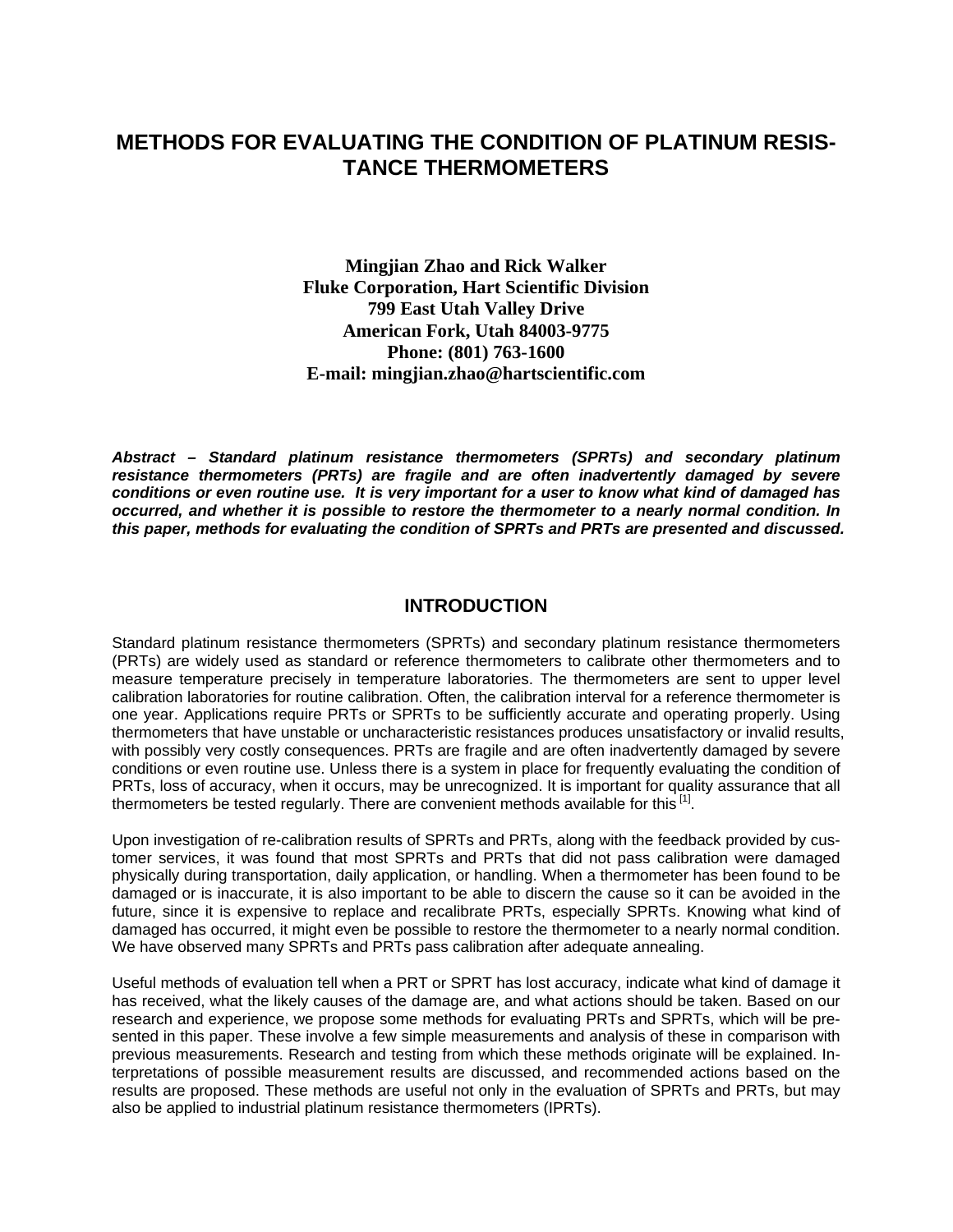### **CONSTRUCTION OF SPRTS AND PRTS**

#### **SPRT sensor construction**

The International Temperature Scale of 1990 (ITS-90) states that "an acceptable platinum resistance thermometer must be made from pure, strain-free platinum"  $^{[2]}$ . The platinum wire used for sensors is obtained "hard drawn", as it is somewhat easier to handle in this condition. It is annealed after the resistor is formed. For 2.5-ohm, 25-ohm, and 100-ohm SPRTs, the sensor wire is made into a coil first, and then carefully wound onto a fused quartz glass cross support. For 0.25-ohm SPRTs, the platinum wire is wound onto the support directly. The support is well designed to keep the sensor wire strain as low as possible during thermal expansion and contraction, vibration, and mechanical shock. After the SPRT is made, the sensor has to be fully annealed to remove strain.

#### **PRT sensor construction**

The sensor in a secondary PRT adopts a partial strain free design <sup>[3]</sup>. The sensor wire is first wound into a small-diameter coil. The coil is then wound onto the fused-quartz-glass cross support, alumina spool, or inserted into a four-bore alumina tubing. A special powder mixture is usually filled into the sensor capsule to support the element wire to protect the element from mechanical shock. A powder is chosen that will not contaminate the platinum and is specially mixed not only to protect the element from mechanical shock but also to enable the platinum sensor wire to expand and contract as freely as possible. Due to this compromise design, the stability of a PRT is somewhat poorer than that of an SPRT, but its ability to handle mild mechanical shock is much better.

# **CAUSES OF FAILURE**

### **Mechanical shock**

Upon investigation of service records of SPRTs and PRTs, the primary cause of drift observed in SPRTs and PRTs has been improper handling. Being fully annealed, the platinum wire is relatively soft. Particularly with SPRTs, the sensor coils can easily move and touch adjacent coils, causing a short circuit, as can be seen in the examples shown in Figure 1. Here, one sensor was damaged by mechanical shock during shipping and handling, and the other was damaged by vibration.



This sensor was damaged by shock during shipping and handling



 This sensor was damaged by vibration. Notice shorting of coils.

Figure 1. Shorted sensors due to mishandling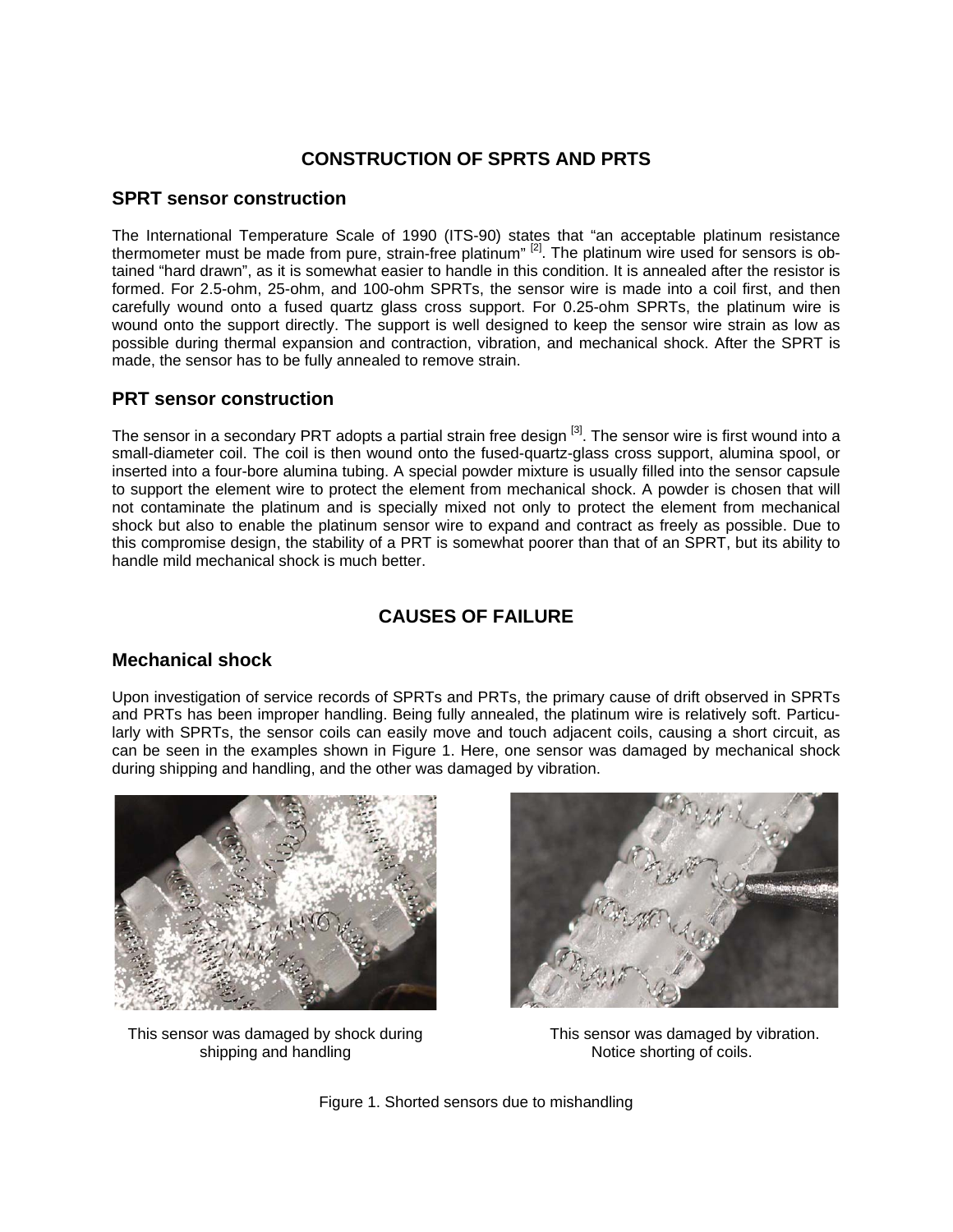In most cases where an SPRT experienced moderate mechanical shock, the sensor coils appear normal. But there is strain induced in the sensor wire that causes significant change in resistance. Mechanical shock can be incurred by even the slightest tap to an SPRT while inserting or removing it from an instrument. Vibration during transport can also be a cause of mechanical shock. Even when great care is taken, an SPRT may still be inadvertently subjected to some mechanical shock. Annealing the SPRT can eliminate most of the strain caused by minor shocks and restore the resistance close to its original value.

#### **Contamination**

It is well known that a fused-quartz-sheathed SPRT becomes contaminated in a metal block containing base metals (such as nickel, iron, or copper) when exposed to temperatures above 850°C<sup>[4] [5] [6]</sup>. Energetic atoms of metal migrate through the silica sheath and into the sensor, reducing the purity of the platinum wire. This causes an increase in the resistance of the sensor, as seen by its value at the triple point of water, R(tpw). It also decreases its sensitivity to temperature, observed as a lower ratio of resistance between the melting point of gallium and triple point of water, W(Ga). With excessive contamination, W(Ga) may be reduced to the point where it no longer satisfies the requirements of ITS-90, which specifies that W(Ga) be at least 1.11807. Contamination cannot be reversed.

In literature it is suggested that a fused-quartz-glass SPRT not be exposed to a base metal above 500°C. Our own research shows that a fused-quartz-glass SPRT is generally not susceptible to contamination from a base metal until about 660°C  $^{[4]}$ . When it is necessary to anneal an SPRT or PRT at 660°C or higher, a graphite or alumina block should be used instead of metal to avoid contamination [5]. An alternative might be to use a platinum foil shield surrounding the thermometer in the metal block, but this can be expensive.

#### **Oxidation**

In the 1970s, Berry discovered platinum oxidation effects within the range of -40°C to 500°C  $^{[7]}$  [8]. A threedimensional (3d) form of PtO<sub>2</sub> will grow on a thermally cleaned Pt wire in as little as 5 kPa of  $O_2$  in the temperature range from about 300 to 500°C, and a two-dimensional (2d) form of Pt oxide will grow in as little as 0.1kPa of  $O_2$  in the range from about -40 to 300°C, approximately. The resistance of platinum wire increases as part of its cross-sectional area is replaced by a poorly conducting oxide film.

Resistance drift occurring at lower temperatures, in the absence of mechanical shock, is mainly caused by oxidation. Oxidation can be largely reversible as it tends to dissipate at temperatures above 500°C. The R(tpw) of an SPRT or PRT can increase or decrease as the platinum oxide grows or diminishes. The oxidation effect that occurs at certain temperatures is very repeatable with a fused-quartz-glass SPRT. Oxidation in a metal-sheathed SPRT or PRT is less repeatable and diminishes over time because oxidation of the sheath metal gradually removes oxygen from the gas around the sensor  $\mathsf{I}^{[9]}$ .

### **Devitrification of the fused-quartz glass sheath**

Devitrification of the fused-quartz glass appears as milky white corrosion on parts the sheath, as shown in Figure 2. It is caused by the chemical reaction of contaminants eating away at the surface of the glass at higher temperatures, particularly above 500°C. Devitrification generally will not affect the resistance characteristics of an SPRT, but it can reduce the mechanical integrity and lifetime of the instrument, and in the least it is unsightly. Once it occurs, it cannot be eliminated. But it can be avoided with reasonable care. The SPRT must be kept clean. The sheath should never be touched by bare skin, which contaminates the surface with oils and salts that quickly lead to devitrification when heated. Gently cleanse the sheath of the thermometer regularly with pure ethanol alcohol and a clean soft towel, especially prior to operation at temperatures above 500°C.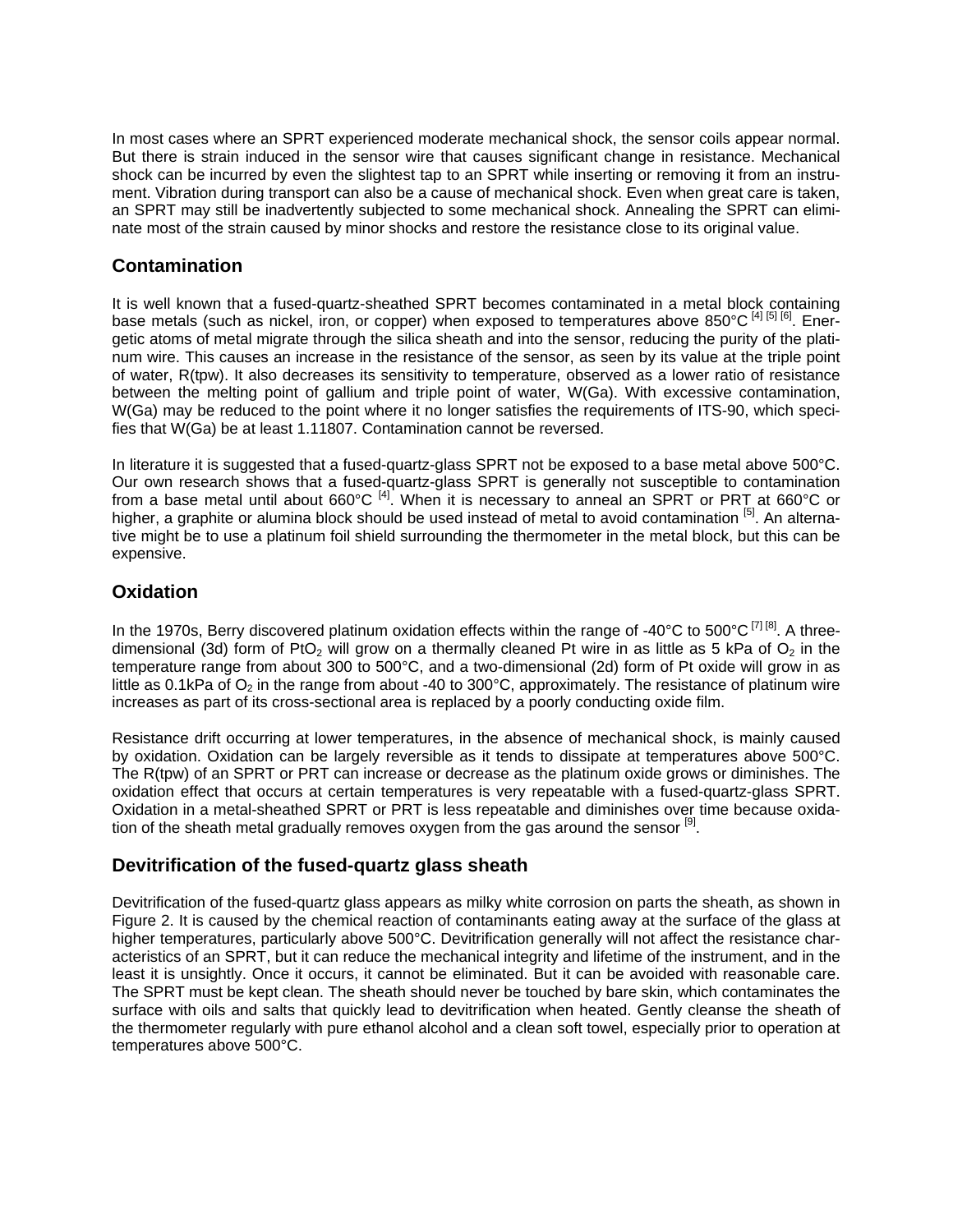

Figure 2: Devitrification of a fused-quartz glass sheath

#### **Gas leakage**

An SPRT or PRT must remain well sealed, with the proper dry gas mixture inside the sheath to protect the sensor and supporting materials. If the sheath seal leaks, moisture from the outside air enters the sheath and reduces the resistance of the insulating materials. This results in lower apparent resistance of the sensor and significant measurement error, especially when operated at low temperatures [5].

Another problem with seal damage is that outside air, which contains a relatively high concentration of oxygen, enters the sheath. This causes excessive platinum oxidation and degraded stability. An SPRT that has a leaky seal might possibly be repaired by the manufacturer if the problem is recognized early.

#### **Grain growth of platinum**

If an SPRT or PRT is used at high temperatures or annealed for long periods of time, the grain size of the sensor platinum will increase. This causes the wire to gradually lose structural strength and its resistance to become less stable. The R(tpw) will continually decrease as grain sizes increases. This phenomenon is not reversible. It is best to avoid it by operating the thermometer at temperatures no higher and for no longer than is necessary.

#### **ANNEALING**

Annealing is a recommended procedure that usually can reverse effects of minor strain and oxidation in an SPRT or PRT and restore performance. It involves heating the thermometer to a high temperature and holding it there for a period of time. Because of susceptibility to further oxidation, performance of an SPRT or PRT may degrade if it is annealed at a temperature below about 450°C. The annealing temperature should be at the maximum operating temperature of the thermometer, preferably between 550°C to 660°C if possible. It is suggested that the initial annealing period should be four hours. The R(tpw) should be measured before and after annealing. If the annealing temperature is higher than 500°C, it is recommended to finish by gradually reducing the temperature to between 480°C and 500°C at a rate of 1.8°C per minute, and then remove the thermometer from the annealing furnace.

The block in the annealing furnace should be of a non-contaminating material such as graphite or alumina rather than a base metal. The thermometer sheath should be carefully cleaned with ethanol before it is inserted into the annealing furnace.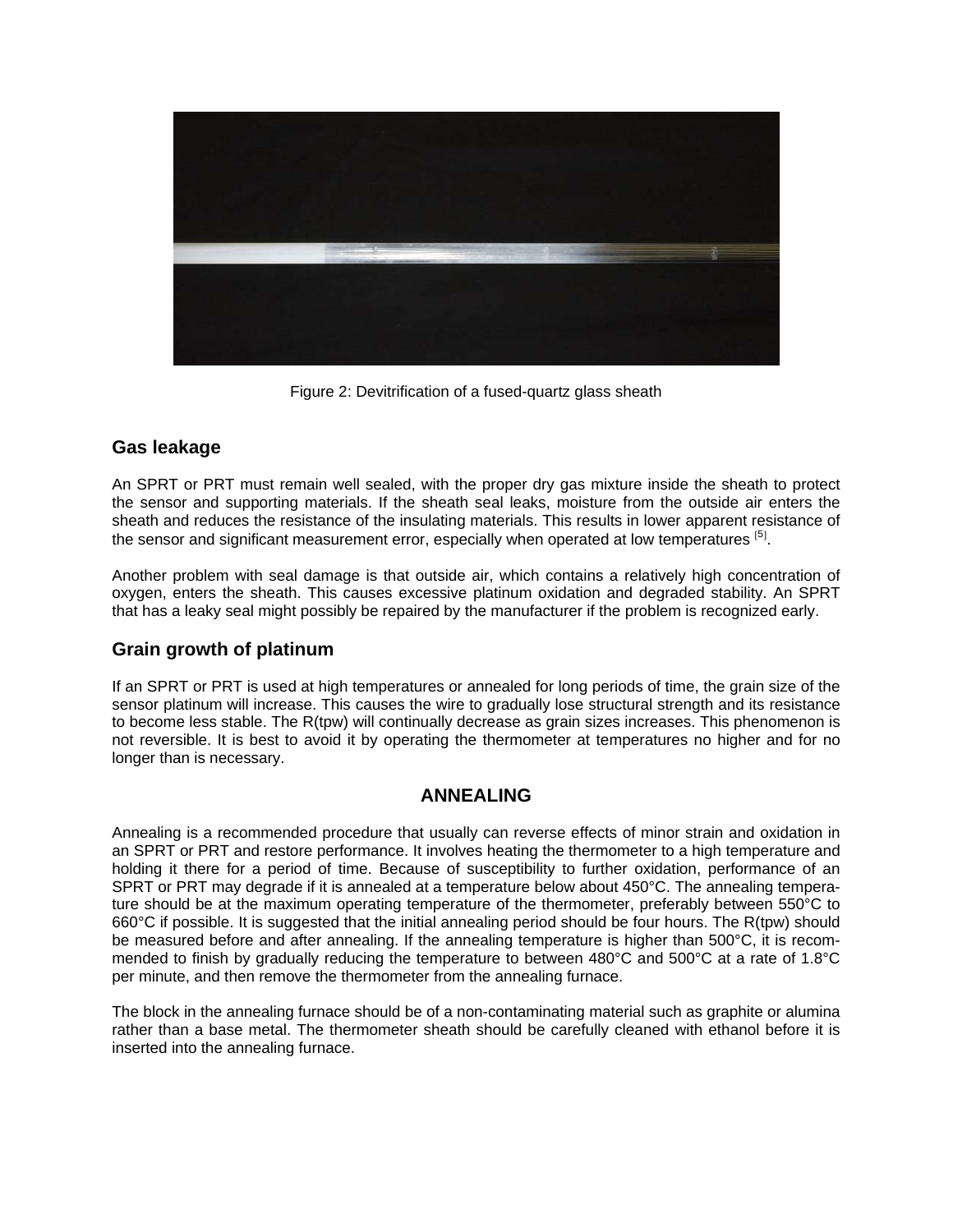### **METHODS OF EVALUATION**

SPRTs and PRTs should be regularly tested to check for damage or adverse effects that degrade accuracy. Evaluation can be based on comparison results from simple measurements. Required equipment includes a non-contaminating annealing furnace, a resistance measurement instrument such as a bridge or Hart Scientific model 1590 Super-Thermometer, a triple point of water cell and its maintenance bath, a melting point of gallium cell and its maintenance device, and/or other fixed-point cells.

The evaluation relies on observation of the thermometer's R(tpw). As part of the calibration quality assurance, the R(tpw) of an SPRT or a secondary PRT should be measured regularly and tracked  $\frac{1}{1}$ . If it is found to have drifted, further examination is needed. Ideally, the W(Ga) should then be measured. If the melting point of gallium is not available, other fixed-point cells, such as tin or zinc, may suffice.

With metal-sheathed SPRTs and PRTs, the insulation resistance can be checked by measuring the resistance between the sheath and any of the leads with a megohmmeter after the thermometer has been exposed to 0°C or lower for some time and then returned to room temperature. If the insulation resistance is lower than that specified by the manufacturer, the seal might be compromised and the thermometer should be repaired. With a fused-quartz-glass SPRT, insulation resistance cannot be measured directly. However, moisture can be detected by inserting the SPRT into a cold bath or container of crushed dry ice for a few hours and looking for condensation that appears inside the sheath.

Following are possible trends that might be observed, with interpretations given.

#### **R(tpw) increases slightly, W changes little**

This is common with SPRTs and PRTs. It is the result of platinum oxidization or slight mechanical shock. It is corrected by annealing. An example of this case is shown in figure 3. With an SPRT, it is recommended that R(tpw) be monitored and the thermometer annealed when it drifts over 2 mK.



Figure 3: R(tpw) recovery through annealing Figure 4: R(tpw) partial recovery through annealing

### **R(tpw) increases significantly, W changes little**

The thermometer might have experienced severe oxidation, or the sensor wire has been physically damaged, probably by mechanical shock. If the R(tpw) is restored by adequate annealing, the cause was oxidation, and the thermometer can still be used. If the R(tpw) only increases more after annealing, the sensor is damaged and the thermometer should no longer be used, as it is likely to continue to be unstable.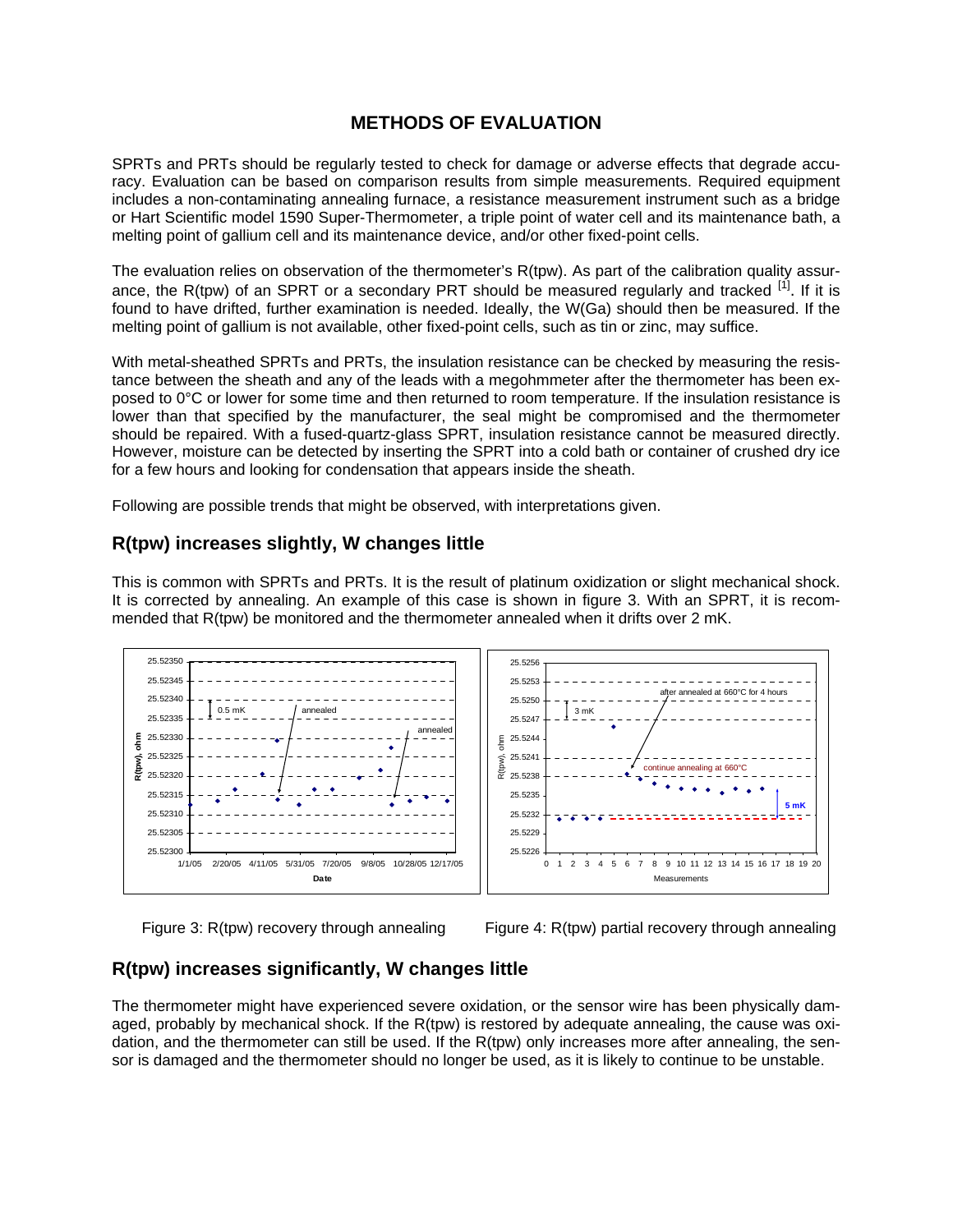## **R(tpw) increases slightly, W decreases slightly**

This can be the result of mechanical shock or slight contamination. After annealing, if the R(tpw) is recovered, the cause is mechanical shock; otherwise, it is contamination. In the case of mechanical shock, the thermometer can continue to be used, but greater care sure be taken to avoid further mistreatment. In the case of contamination, the damage is irreversible. It is important to find the root cause of the contamination so it can be avoided in the future. A slightly contaminated thermometer might still be usable, but recalibration is recommended.

## **R(tpw) increases significantly, W decreases slightly**

This is usually caused by severe mechanical shock that has strained the sensor wire. The R(tpw) might be partially restored by annealing. An example is shown in figure 4. The thermometer should to be retested for stability. Even if it appears stable after annealing, it should be re-calibrated. It may be usable, but the accuracy might be slightly degraded. Take measures to prevent further mechanical shock.

### **R(tpw) increases significantly, W decreases significantly**

The thermometer has probably received significant contamination. The R(tpw) will only shift more through annealing. Find the cause of the contamination and check if other thermometers have also been contaminated. Results of contamination are shown in Figure 5. If further contamination is avoided and the thermometer appears stable and the W(Ga) still meets the requirements of ITS-90  $^{[2]}$ , the SPRT should still be usable, but re-calibration is necessary.



Figure 5: Contamination of an SPRT

### **R(tpw) decreases significantly, W increases**

The sheath of the thermometer might not be properly sealed, allowing moisture to seep in. Check for reduced insulation resistance or condensation inside the sheath as explained previously. If the seal is questionable, the SPRT should be returned to the manufacturer for examination.

### **R(tpw) decreases significantly and is unstable**

This is typical behavior when there is a short circuit between sensor coils caused by severe mechanical shock. With a fused-quartz glass SPRT, the damage might be visible with a magnifying glass, as seen in Figure 1, but it is often less visible. An SPRT in such condition is no longer usable.